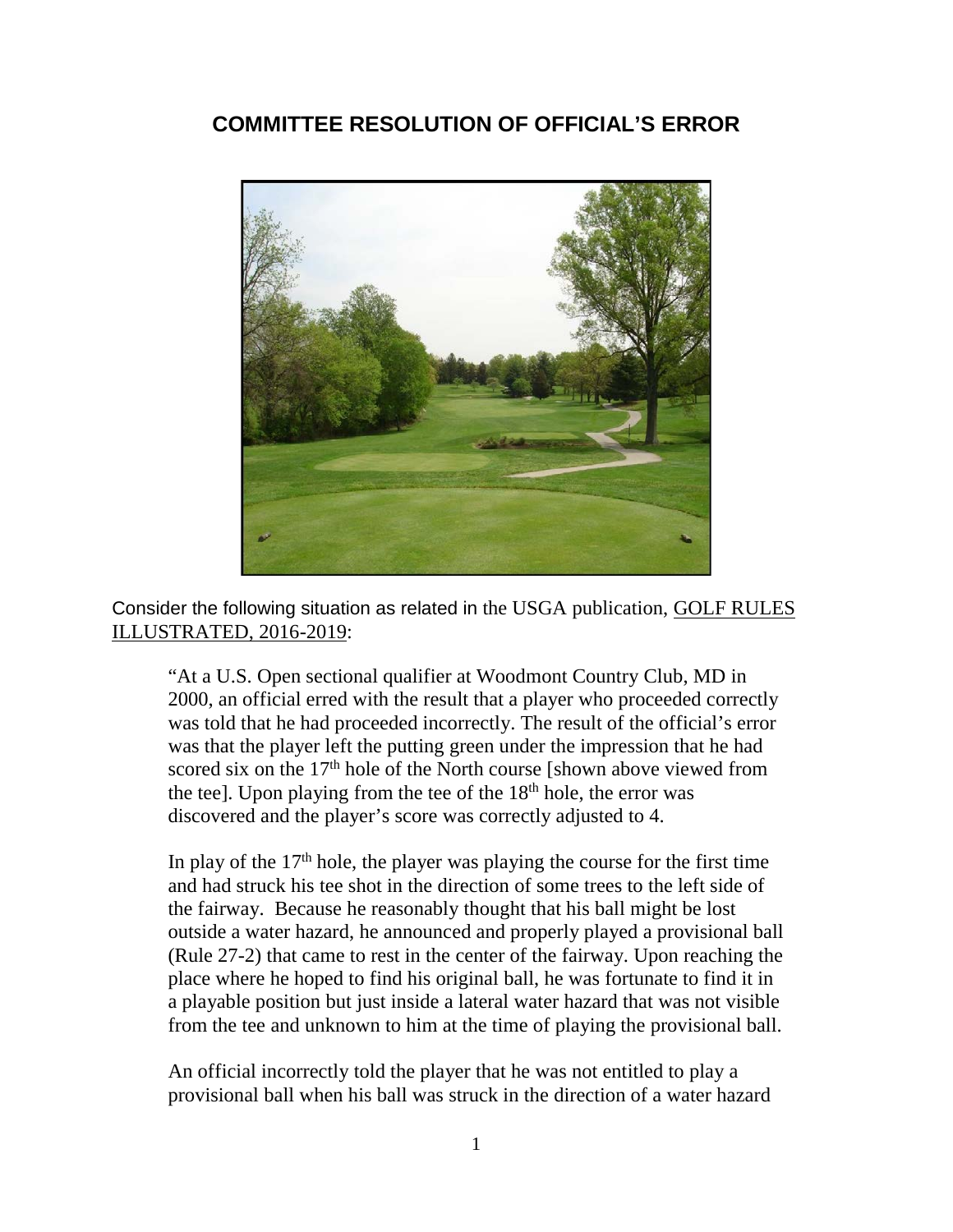and that he must consider his second ball from the tee as his ball in play with a one stroke penalty, thus he would lie three with that ball. The player continued with the ball in the fairway, taking three additional strokes to complete the hole for an apparent score of 6.

After reviewing the situation, the Committee reached the following decision. Since the player had proceeded correctly with the second ball from the tee, it was a provisional ball and the Rules required that he abandon that ball when the original ball was found (Rule 27-2c) and continue play with the original ball. At that point, further play of the provisional ball would be play of a wrong ball. However, since this was at the direction of the official, the player would not be penalized for doing so. Moreover, since he was required to abandon the provisional ball, there would be no penalty under Rule 27-1 that was associated with the second ball as a provisional ball. The Committee determined that his score for the hole was 4, which includes the stroke from the tee with the original ball plus the three strokes made with the wrong ball after the incorrect ruling and with no penalty strokes. This is an unusual case where the player must count the strokes with a wrong ball as otherwise he would have no score for the hole.

If the player had doubt about the official's original decision, he could have asked for a second opinion, but he did not do so."

Mistakes by officials during a competition, while not common, are potentially devastating to a player and challenging to a Committee to resolve fairly to all concerned. The above situation was resolved with Decision 34-3/3.7 [first published in 2008], which sets a precedent for incidents based on similar facts. There are a number of other situations in the Decisions on the Rules of Golf 2016-2017 from which conclusions can be reached about principles for Committees to follow in resolving situations involving official's error. This paper will present results of examination of relevant Decisions as categorized according to:

- Administrative Error improper performance of an administrative function such as incorrect addition of the scores on a card or misapplication of the recorded handicap.
- Course Marking Error improper marking of the competition course such as failure to mark a water hazard as such.
- Incorrect Ruling providing incorrect information on the Rules of Golf or giving a mistaken ruling.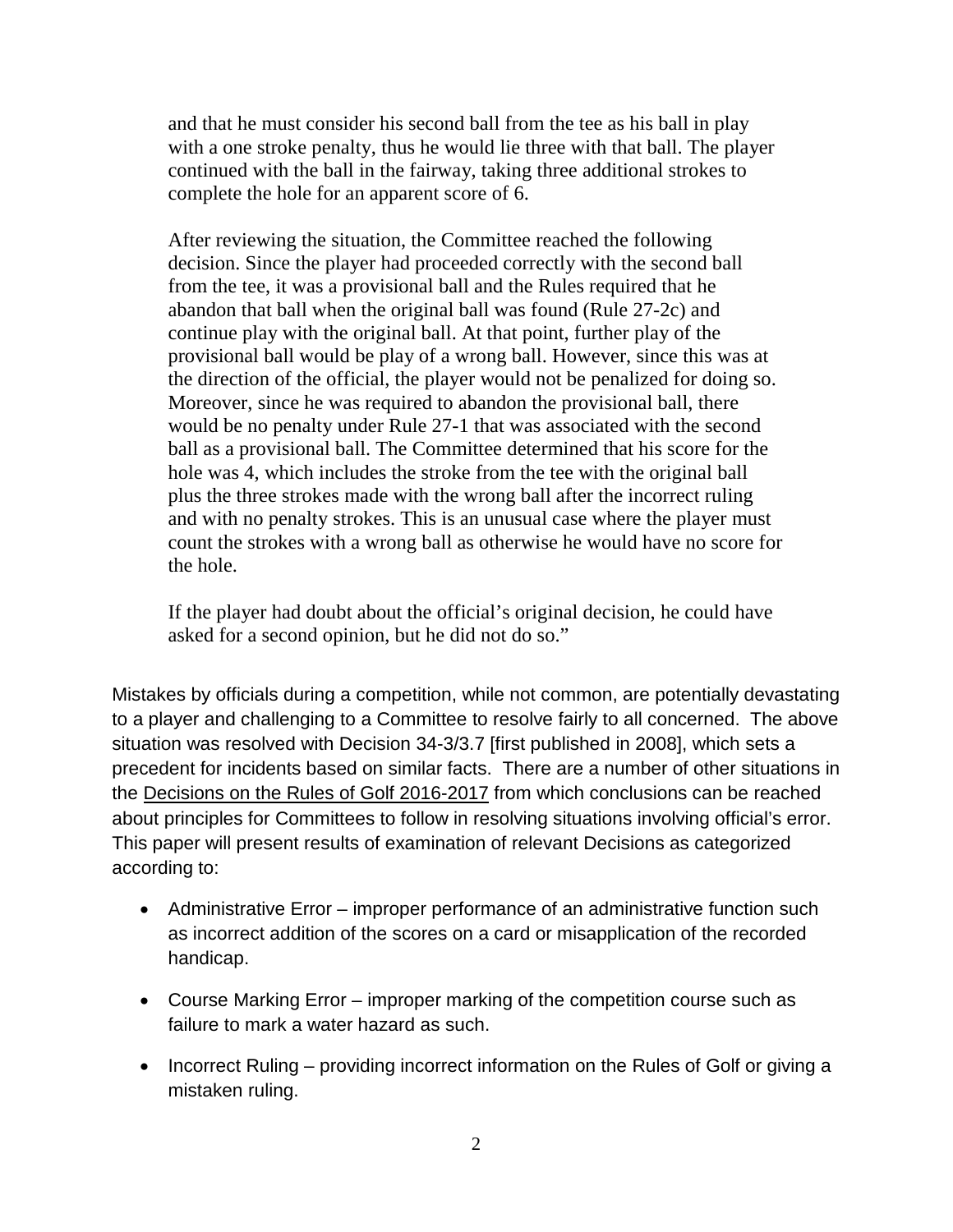# ADMINISTRATIVE ERROR

There are ten Decisions falling within the category of administrative error:

- 6-1/1 Wrong Form of Play Used in Match-Play Event
- 6-2b/3 Competitor Wins Competition with Handicap Which Was Incorrect Due to Committee Error; Error Discovered Several Days Later
- 6-2b/3.5 Wrong Handicap Recorded on Score Card by Committee; Error Discovered Before Competition Closed
- 6-6b/4 Score Cards Not Returned Promptly Due to Committee Failure to Advise Competitors Where to Return Cards
- 6-6d/4 Competitor's Scores Recorded on Score Card with Fellow-Competitor's Name and Vice Versa
- 33-1/12 Wrong Handicap Used Due to Committee Misinformation
- 33-5/2 Wrong Handicap Applied by Committee Results in Player Not Receiving Prize
- 33-5/3 Misapplication of Handicap Affects Match-Play Draw
- 33-6/4 Players Decide Method of Settling Tie When Committee Fails to Do So
- 34-1b/6 Winner's Score Not Posted Due to Committee Error

Two of these Decisions, which are typical of the procedures of the Committee, are representative of the principles for the Committee to follow in resolving administrative errors:

#### **6-1/1 Wrong Form of Play Used in Match-Play Event**

**Q.** In a foursome match-play competition, four players begin their match on a four-ball match-play basis. The error is discovered after play of the 9th hole. What is the ruling?

**A.** It would be improper to decide any match by a form of play other than the proscribed form.

If the wrong form of play is used as a result of a Committee error, the match should be replayed . . . .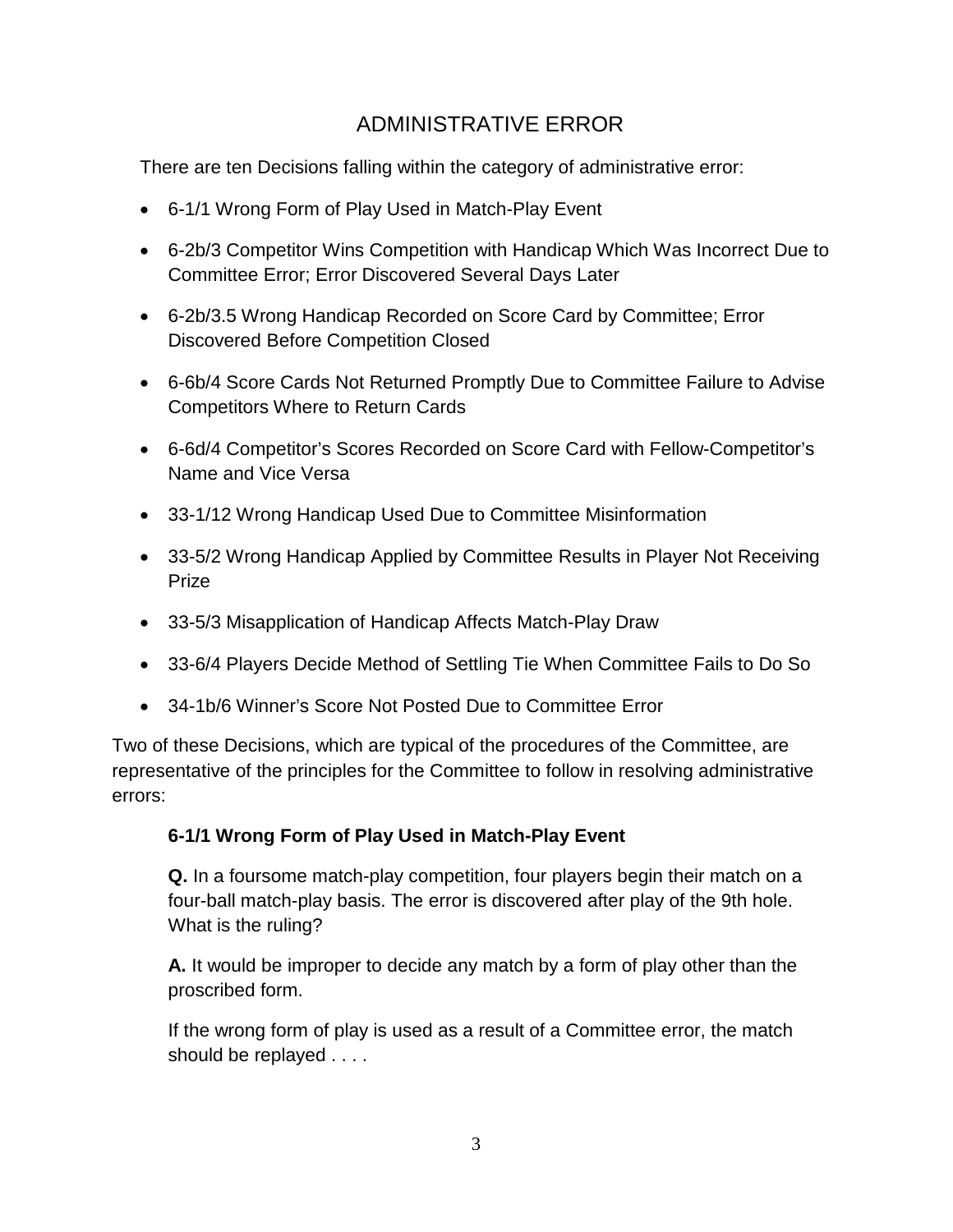### **6-2b/3 Competitor Wins Competition with Handicap Which was Incorrect Due to Committee Error; Error Discovered Several Days Later**

**Q.** The Committee incorrectly calculated a competitor's handicap and posted it on the notice board as 17 when it should have been 16. The competitor won an 18-hole stroke-play event as a result of the error. May the Committee correct the error several days later and retract the prize?

**A.** Yes. There is no time limit on correcting such an error. Rule 34-1b is not applicable since it deals with penalties, not with Committee errors. The competitor should not be disqualified but his net score should be increased by one stroke.

The following principles are established in the Decisions for resolution of an administrative error:

- Equity is used to provide the fairest result possible given the circumstances of the situation.
- There is no time limit for the Committee to make the correction.

# COURSE MARKING ERROR

There are four Decisions falling within the category of course marking error:

- 11-5/2 Use of Wrong Teeing Ground Attributable to Committee Failure to Indicate Hole Numbers on Teeing Grounds
- 26/2 Ball Within Natural Margin of Water Hazard but Outside Stakes Defining Margin
- 33-2b/1 Holes Relocated and/or Tee-Markers Moved During Stroke-Play Round
- 33-2b/1.5 Committee Wishes to Move Hole During Stroke-Play Round Due to Severity of Location

Three of these Decisions, which are typical of the procedures of the Committee, are representative of the principles for the Committee to follow in resolving course marking errors:

## **11-5/2 Use of Wrong Teeing Ground Attributable to Committee Failure to Indicate Hole Numbers on Teeing Grounds**

**Q.** In a stroke-play competition, the Committee failed to place a sign at each teeing ground indicating the hole number. As a result, a group which had just finished the 4th hole played from the teeing ground of the 12th hole, rather than the 5th hole. Should the members of the group be penalized under Rule 11-4b in the circumstances?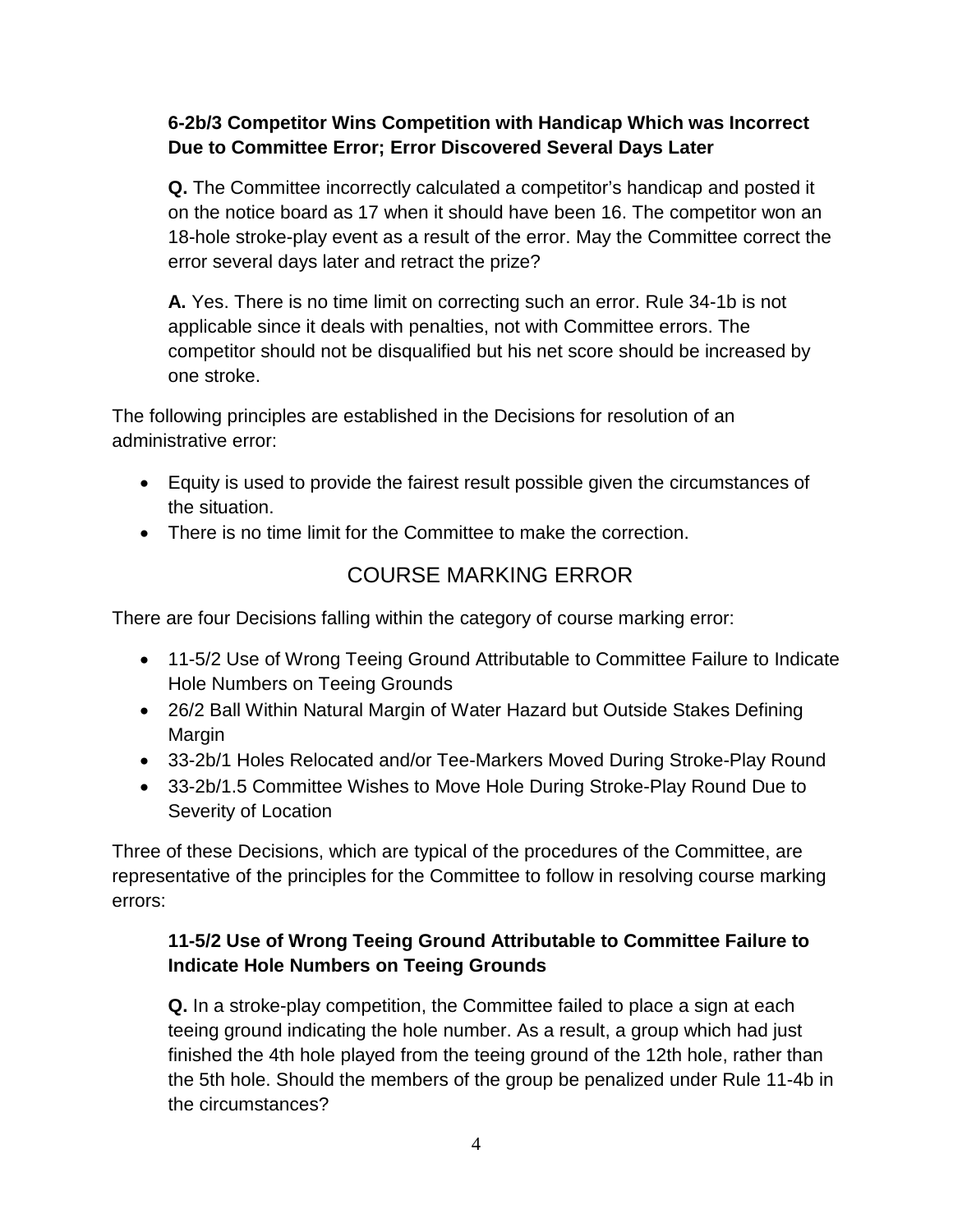### **A.** Yes.

The Committee was remiss in not placing a sign at each teeing ground. However, each player is responsible for knowing the stipulated round, this being one of the conditions of the competition.

### **26/2 Ball Within Natural Margin of Water Hazard but Outside Stakes Defining Margin**

**Q.** Stakes defining the margin of a water hazard were improperly installed. As a result, an area which clearly was part of the water hazard was outside the stakes and, thus, technically was outside the hazard. A player's ball came to rest in water in this area. The player claimed that, in view of the alignment of the stakes, his ball was in casual water through the green. Was this claim valid?

**A.** No. The Committee erred in not properly defining the margin of the hazard as required by Rule 33-2a, but a player is not entitled to take advantage of such an error. Since it was clear that the place where the player's ball lay was within the natural boundaries of the water hazard, the claim should not be upheld.

## **33-2b/1 Holes Relocated and/or Tee-Markers Moved During Stroke-Play Round**

**Q.** During a round in a stroke-play competition, one or more holes were relocated and/or tee-markers moved. What is the proper procedure?

**A.** If this was authorized by the Committee, the round should be declared null and void. In stroke play, the Committee is prohibited from relocating a hole and from moving tee-markers except as provided in the Exception and Note to Rule 33-2b or in circumstances such as those in Decision 25-1b/4 or 33-2b/1.5.

If this was done without the authority or sanction of the Committee, generally the round should be declared null and void. However, if the course has not been altered significantly and no competitor has been given an undue advantage or disadvantage, the Committee would be justified in letting the round stand.

The following principles are established in the Decisions for resolution of a course marking error:

- A player is responsible for knowing the Rules, which includes the conditions of the competition.
- A player is not entitled to take advantage of a course marking error that is clearly mistaken.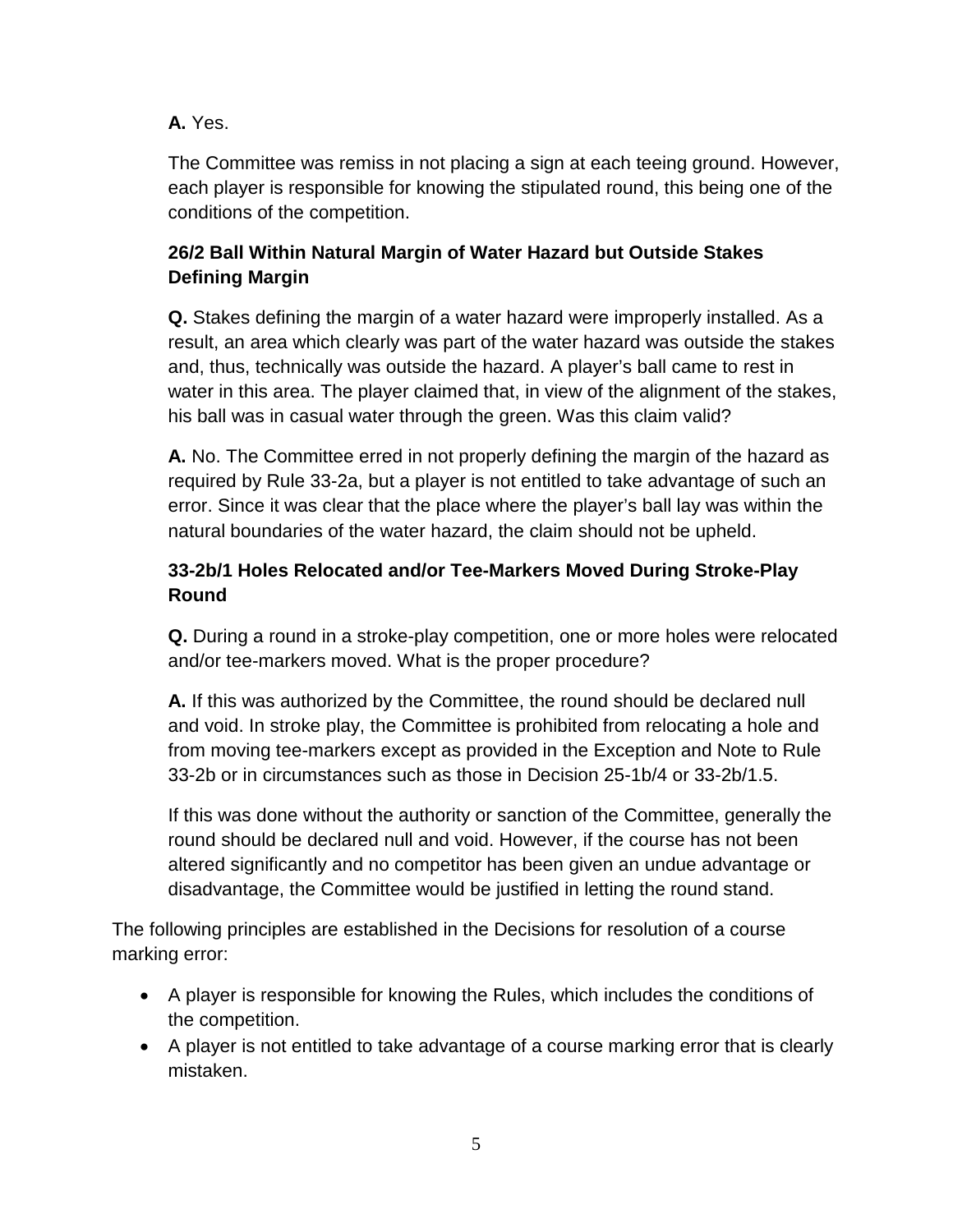• Despite the clear language of Rule 33-2b, the Committee has broad powers to alter the location of holes and tee-markers during a round to accommodate difficult circumstances and to provide for fair competition (see Decisions 33-2b/1 and 33-2b/1.5).

# INCORRECT RULING

There are fourteen Decisions falling within the category of an incorrect ruling:

- 33-7/5 Play of Wrong Ball Not Rectified on Advice of a referee
- 34-1b/3 Play of Wrong Ball in Stroke Play Not Rectified; Error Discovered After Competition Closed
- 34-1b/5 Disqualification Penalty Wrongly Applied to Winner of Event; Error Discovered After Two Other Competitors Play Off for First Place
- 34-2/5 Referee Reverses Ruling Made at Last Hole of Match After Players Leave Putting Green
- 34-2/6 Referee Reverses Ruling After Player Subsequently Plays Ball
- 34-2/7 Correction of Incorrect Ruling by Referee in Match Play
- 34-3/1 Correction of Incorrect Ruling in Stroke Play
- 34-3/1.3 Competitor Incorrectly Advised to Cancel Stroke
- 34-3/1.5 Committee Error and Scoring in Stroke Play
- 34-3/2 Committee Does Not Penalize Player in Breach of Pace of Play Condition Believing Player Had Already Lost Hole
- 34-3/3 Player in Match Makes Stroke from Wrong Place Due to Incorrect Ruling; Procedure for Player When Error is Discovered
- 34-3/3.3 Player in Stroke Play Makes Stroke from Wrong Place Due to Incorrect Ruling; Procedure for Competitor When Error is Discovered
- 34-3/3.7 Player Incorrectly Advised to Continue with Provisional Ball
- 34-3/3.9 Committee Makes Incorrect Ruling Under Rule 3-3; Whether Ruling May Be Corrected

Not surprisingly, a review of these Decisions reveals that different procedures are followed for situations involving match play and stroke play. Therefore, these situations will be examined separately.

# MATCH PLAY

For match play, three of the immediately above Decisions, which are typical of the procedures of the Committee, are representative of the principles for the Committee to follow in resolving an incorrect ruling: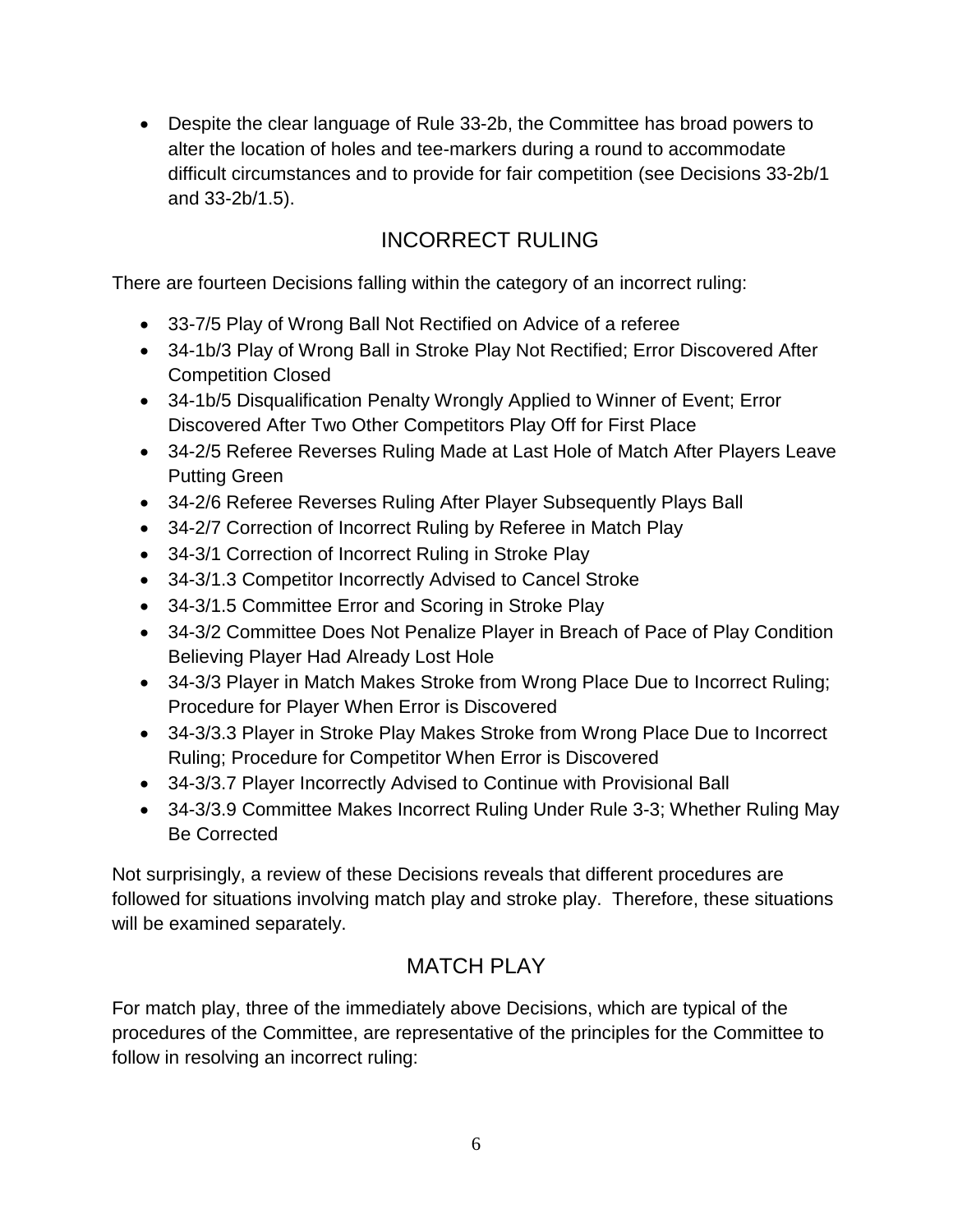#### **34-2/6 Referee Reverses Ruling After Player Subsequently Plays Ball**

**Q.** In a match, an incident occurs on the putting green of the 17th hole and the referee rules incorrectly that A loses the hole. A and B walk off the putting green without disputing the ruling. After the players play from the next tee, the referee learns of his error, reverses the ruling and rules that B lost the 17th hole. Did the referee act properly in reversing the ruling?

**A.** No. If after a referee has given a ruling, either player makes a stroke on the hole or, in circumstances where no more strokes are made on the hole, either player makes a stroke from the next teeing ground, the referee may not reverse his ruling.

If the referee becomes aware of his error prior to a player making a stroke or, in circumstances where no more strokes are made on the hole, either player making a stroke from the next teeing ground, in equity (Rule 1-4), the referee must correct the error. Although Rule 34-2 states that the referee's decision is final, it is final only in the sense that the player has no right to appeal unless the referee consents.

### **34-2/7 Correction of Incorrect Ruling by Referee in Match Play**

**Q.** In singles match play, the players obtain a ruling from the referee, and the referee incorrectly advises one of the players that he has incurred a loss of hole penalty. Both players lift their balls and walk to the next tee. The referee then learns of the incorrect ruling. Should the referee correct the error?

**A.** If neither player has made a stroke from the next teeing ground or, in the case of the last hole of the match, if the result of the match has not been officially announced, in equity (Rule 1-4), the referee must correct the error. The referee must direct the players to replace their balls and complete the hole, with the correct ruling applied. Otherwise, it is too late to correct the error and the loss of hole penalty must stand.

### **34-3/3 Player in Match Makes Stroke from Wrong Place Due to Incorrect Ruling; Procedure for Player When Error Discovered**

**Q.** In a match, a player obtains a ruling from a referee and proceeds on the basis of that ruling, which involves dropping a ball and playing from a wrong place. The Committee then learns of the incorrect ruling by the referee. Should the Committee require the player to disregard the stroke or strokes made after the incorrect ruling and proceed correctly?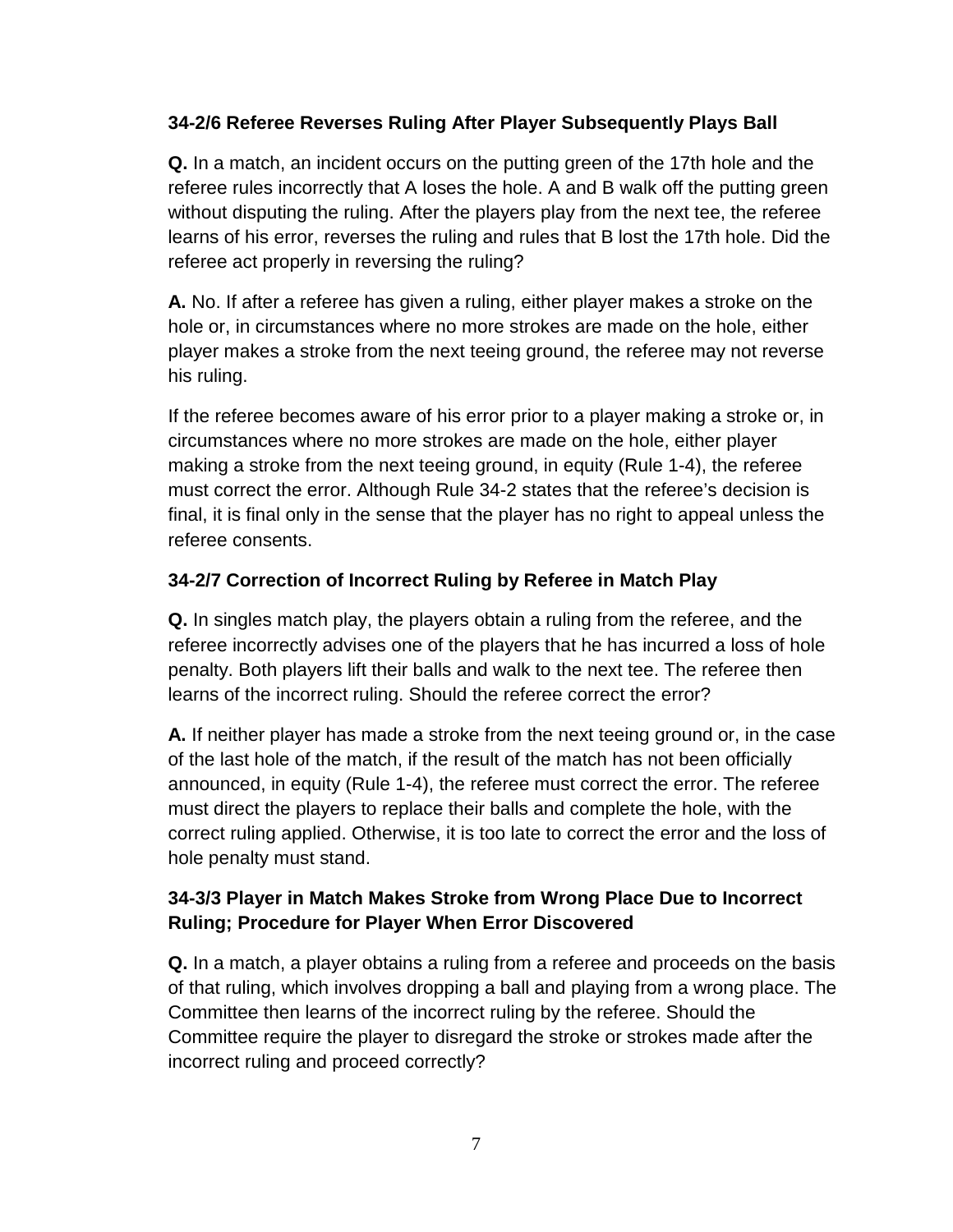**A.** Unless a serious breach is involved or the player has been seriously disadvantaged due to his playing from a wrong place, the ruling may not be reversed or corrected once the player has made a stroke from the wrong place.

If a serious breach is involved or the player has been seriously disadvantaged due to playing from a wrong place, in equity (Rule 1-4), the error must be corrected by the Committee up to the point where the opponent makes his next stroke on the hole concerned. If an opponent does not make a stroke on the hole after the ruling was given, the incorrect ruling may be corrected before either player makes a stroke from the next teeing ground or, in the case of the last hole of the match, before the result of the match is officially announced. Therefore, even if, for example, the player has conceded the opponent's next stroke and the opponent has lifted his ball, the Committee should direct the player to proceed correctly and the opponent to replace his ball, without penalty. If it is too late to correct the error, the strokes made after the incorrect ruling must stand with no penalty.

The following principles are established in the Decisions for resolution of an incorrect ruling in match play:

- An incorrect ruling must, in equity (Rule 1-4), be reversed unless after the incorrect ruling either player makes a stroke on the hole, except as below in playing from a wrong place.
- In all situations, after the incorrect ruling, if either player makes a stroke from the next teeing ground or the results have been officially announced, no correction may be made.
- If a serious breach is involved or the player has been seriously disadvantaged due to playing from a wrong place, in equity (Rule 1-4), the error must be corrected by the Committee up to the point where an opponent makes his next stroke on the hole concerned. After that point, no correction may be made; however, the player incurs no penalty for having played from a wrong place.

### STROKE PLAY

Complete guidance is given in Decision 34-1/1.5 for the Committee to follow in resolving matters where a player in stroke play has been given incorrect information on the Rules and the player, who is entitled to act on such information, does so in his subsequent play. However, there are situations where a referee has ruled incorrectly that require immediate correction. For stroke play, three of above Decisions, which are typical of the procedures of the Committee, are representative of the principles for the Committee to follow in resolving an incorrect ruling: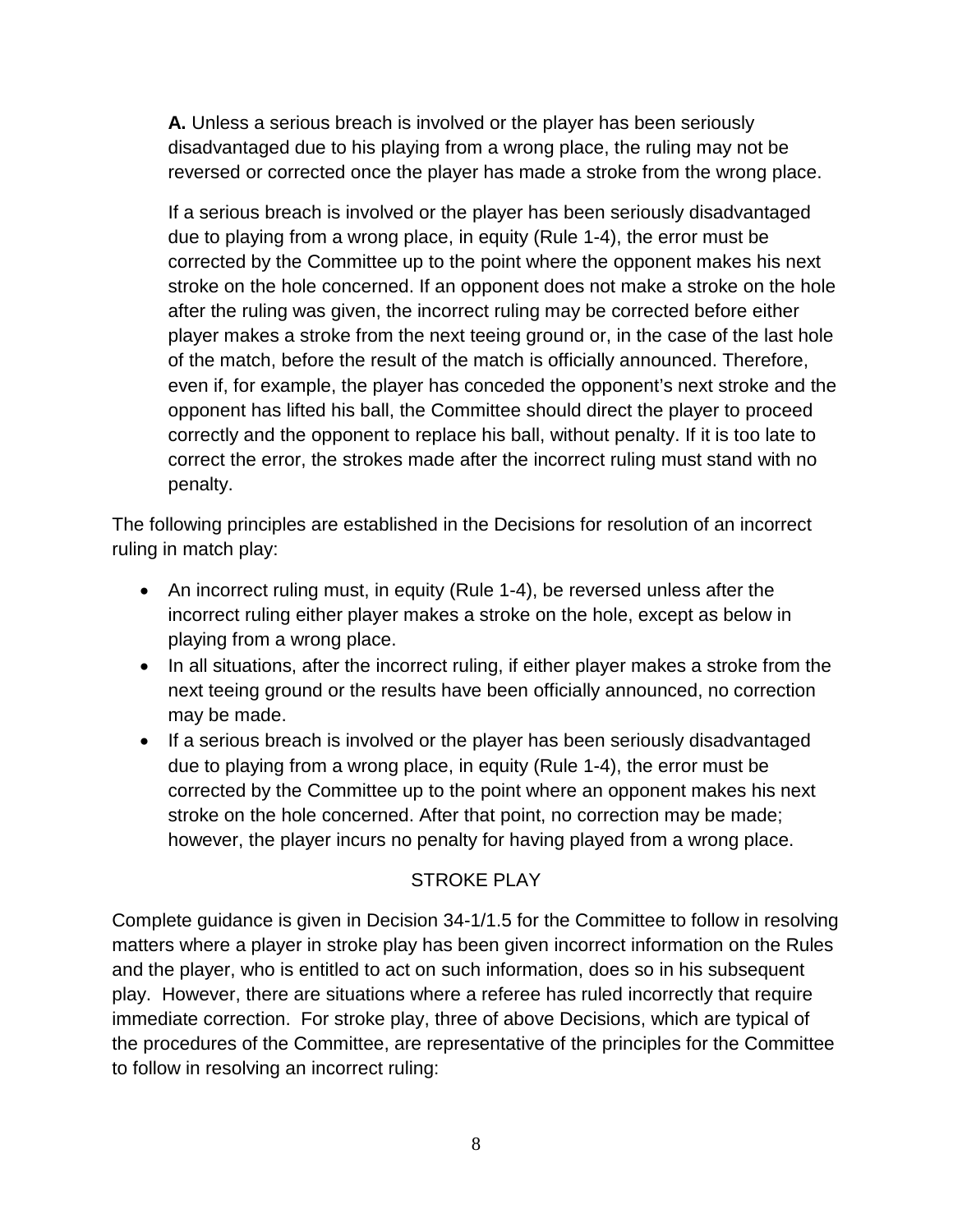#### **33-7/5 Play of Wrong Ball Not Rectified on Advice of a Referee**

**Q.** In stroke play, a competitor plays two strokes on the 14th hole and then plays a wrong ball for what he believed to be his third stroke. He plays a total of four strokes with the wrong ball, holing out with it. He then discovers the error. Before teeing off at the 15th, he asks a referee as to the procedure. The referee told the competitor to proceed and consult the Committee when the round was completed, instead of telling him to rectify the error as prescribed in Rule 15-3b.

Should the competitor be disqualified as prescribed in Rule 15-3b?

**A.** No. In the circumstances, the competitor should incur a penalty of two strokes for a breach of Rule 15-3b. The disqualification penalty that he also incurred under that Rule should be waived by the Committee under Rule 33-7, since the competitor's failure to correct his mistake was due to the error of the referee.

Generally, strokes played with a wrong ball do not count in the player's score. However, in this case such strokes must be counted. Otherwise, the competitor would not have a score for the hole. In equity (Rule 1-4), his score for the hole would be 8: the two strokes he played with his ball, the two penalty strokes for playing a wrong ball and the four strokes he played with the wrong ball.

### **34-3/1.3 Competitor Incorrectly Advised to Cancel Stroke**

**Q.** In stroke play, a competitor's second stroke on a hole strikes the equipment of a player in another group. The competitor consults a referee before making his next stroke, and the referee incorrectly advises him that he must cancel and replay the stroke without penalty, which he does. Having replayed the stroke, the competitor then takes two more strokes to hole out. The competitor plays from the next tee and, prior to returning his score card, the referee's error comes to light. What is the ruling?

**A.** The referee's decision to require the competitor to cancel and replay the stroke stands. In such circumstances, the competitor's score for the hole concerned would be 4.

### **34-3/3.3 Competitor in Stroke Play Makes Stroke from Wrong Place Due to Incorrect Ruling; Procedure for Competitor When Error Discovered**

**Q.** In stroke play, a competitor obtains a ruling from a member of the Committee and proceeds on the basis of that ruling, which involves dropping a ball and playing from a wrong place. The Committee then learns of the incorrect ruling by the Committee member. Should the Committee require the player to disregard the stroke or strokes made after the incorrect ruling and proceed correctly?